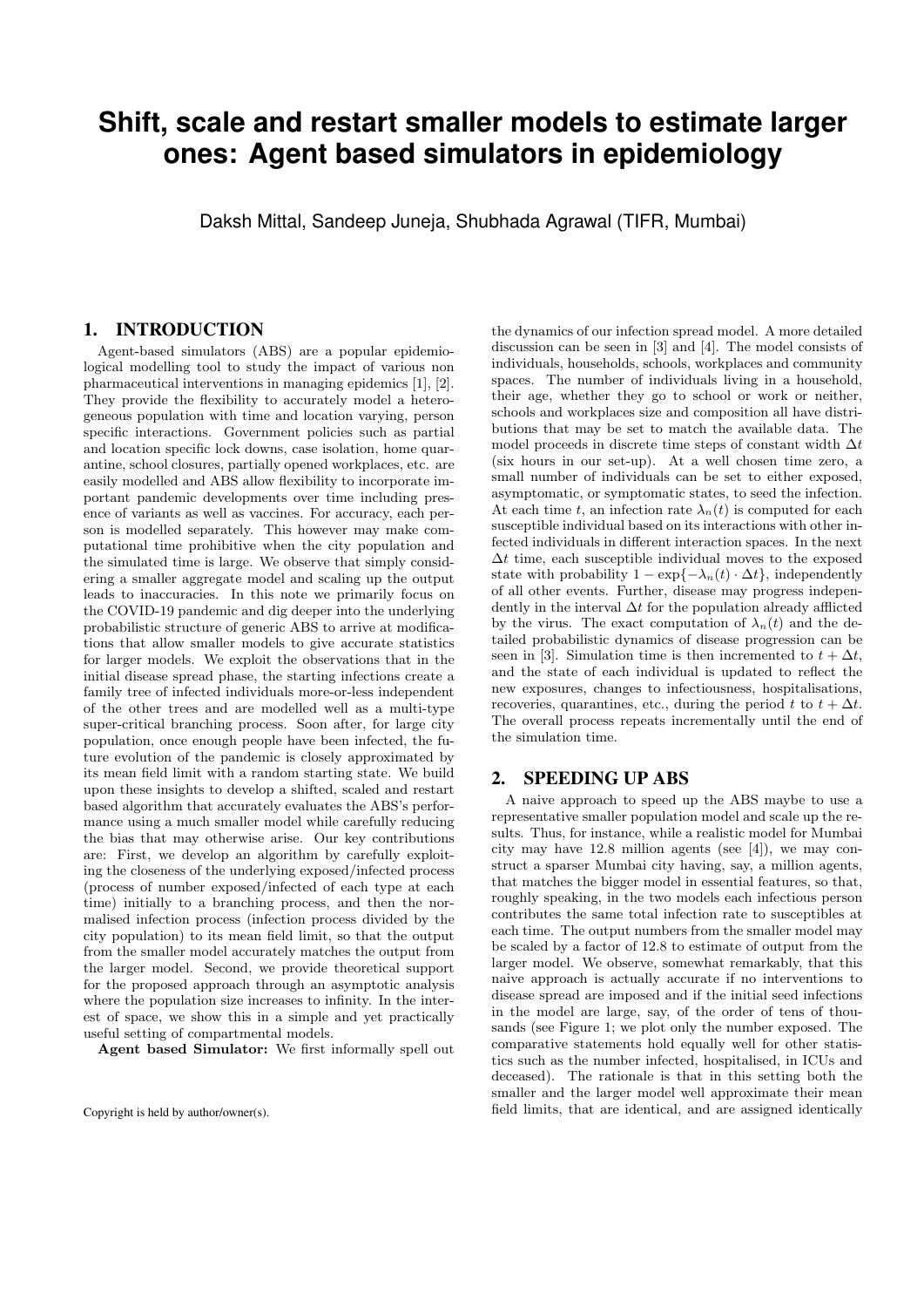

Figure 1: Scaled no. exposed in the smaller model match the larger model when we start with large, 12800, no. of infections.



Figure 2: Scaled no. exposed in smaller model do not match the larger model when we start with few, 128, no. of infections.

distributed initial condition.

However, modelling initial randomness in the disease spread is important for reasons including ascertaining the distribution of when and where an outbreak may be initiated, the probability that some of the initial infection clusters diedown, etc. These are typically captured by setting the initial infections to a small number, say, around a hundred, and the model is initiated at a well chosen time [3]. In such settings, we observe that the scaled output from the smaller model (with proportionately lesser initial infections) is noisy and biased so that the simple scaling fix no longer works (Figure 2). In fact, we observe that in the early days of the infection, the smaller and the larger model with the same number of initial infections behave more or less identically (Figure 3), so that the smaller model with the unscaled number of initial seed infections provides an accurate approximation to the larger one (here again in the early phase in the two models each infectious person contributes the roughly the same total infection rate to susceptibles at home, workplace and community at each time). Probabilistically this is true because early on both the models closely approximate an associated multi-type branching process.

Shift-scale-restart algorithm : For  $k, N \in \mathbb{N}, k > 1$ , let  $kN$  be the number of individuals in the larger city, and  $N$  in the smaller city. The proposed algorithm simulates the smaller city to get the statistics for the larger city, and hence is significantly faster (close to factor  $k$ ). Let both the larger, as well as the smaller cities start with small  $I_0$  infections at time 0. Let  $t<sub>S</sub>$  denote the time till the two cities evolve essentially identically (as seen empirically and suggested by theoretical analysis this is close to  $\alpha \log N / \log \rho$ time for  $\alpha$  close to and  $\langle 1, \text{ where } \rho \text{ denotes the initial }$ infection exponential growth rate),  $t_I$  denote the first intervention time (e.g., lockdown; typically after  $\beta$  log N time for small  $\beta \in (0,1)$ ). Let  $t_{min} \approx \min\{t_I, t_S\}$ . The algorithm



Figure 3: Smaller and larger model are essentially identical initially when we start with same number of few, 100, no. of infections



Figure 4: Shift and scale smaller model matches the larger model under no intervention scenario

is as follows: Start the smaller city with  $I_0$  infections and evolve the city upto  $t_{min}$  (this part is used to capture the initial evolution of the larger city). Suppose there are  $x$  infections at  $t_{min}$  in the smaller city. Determine an earlier time  $t_{\frac{x}{k}}$  in the simulation when there where  $\frac{x}{k}$  infections in the small city. As we see empirically, and as is suggested by Proposition 1, the distribution amongst the non-susceptibles at time  $t_{\frac{x}{k}}$  is similar to that at time  $t_{min}$ . Further, by this time the infection process evolves more or less deterministically. We would like to append the path from time  $t_{\frac{\pi}{2}}$  onwards, scaled by factor k, to the path at  $t_{min}$  in the smaller model. However, to ensure that the intervention times are correctly captured, we instead restart a new simulation of the smaller city with  $I_0$  infections, but with the first intervention at time  $t_{\frac{x}{k}} + t_I - t_{min}$  in this run of the simulation. To get the large city path from these two simulations of the smaller city, we scale the path of the second simulation from time  $t_{\frac{x}{\tau}}$  onwards by a factor of k, and append this scaled path to the first simulation of the smaller city after  $t_{min}$ .

Numerical Results: Figure 4 compares number of exposed people in a 12.8 million Mumbai city simulation (in no intervention scenario) with estimates from the shift-scalerestart algorithm applied to the smaller 1 million city. Figures 1 to 4 are under no intervention scenario for Mumbai created as in [3]. Figure 5 compares the exposed population process for Mumbai with the smaller 1 million city as per our algorithm under realistic interventions (lockdown, case isolation, home quarantine, masking etc.) introduced at realistic times, as implemented in [5] using similar parameters.

Theoretical Results: In the above algorithm, the fact that early on in the small city simulation, we could take a path at one time period, scale it and stitch to the path at another appropriately chosen time period to accurately generate a path for the larger city, requires theoretical justification. We provide this through analyzing our city in an